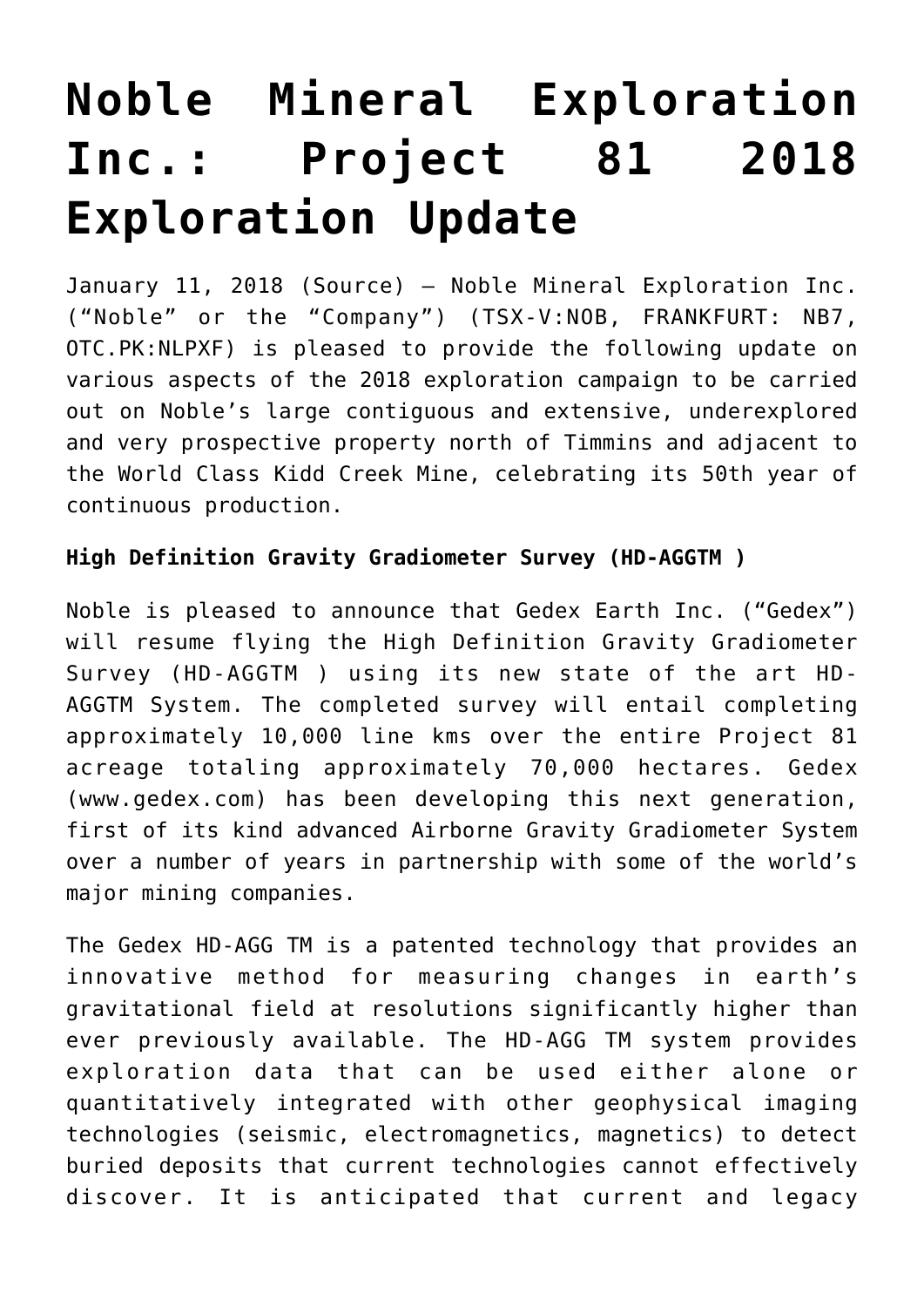geophysical data when combined with HD-AGG(TM) data will result in improved subsurface imaging. Noble is very pleased to acquire potentially over 10,000 line kilometers of this HD-AGG(TM) data over Project 81 to prioritize targets on, and advance its exploration of this property.

# **Heliborne EM and Mag Survey over Carnegie & Crawford Twps by BECI**

Noble has completed and received final results of two Airborne EM and Mag Surveys in January 2012 and July 2017 that now covers the entire ~70,000 hectares of Project 81, and has outlined several bedrock conductors and mineralized trends that have been confirmed by historical drill holes dating back to the 1960's. These surveys have identified EM and Mag geophysical drill ready targets in a number of the townships included in Project 81.

## **Data Compilation by ORIX Geoscience**

Noble is pleased to announce that ORIX has completed and presented to Noble and its JV Partners compilation reports on Carnegie and Crawford Townships. These reports identify a number of high priority drill targets. It is anticipated that completion of data for Dargavel and Lucas Townships should be available in the very near term. Orix Geoscience will continue to compile comprehensive datasets for the entire Project 81, that will allow Noble to aggressively seek additional JV partners.

#### **Lucas Drill Program**

Noble is also pleased to announce that it has entered into a contract to carry out a diamond drilling campaign on the Lucas Gold Target, which forms part of Project 81 and is located in Lucas Township, near Timmins Ontario, Canada. The program is designed to test over 700m strike length of the gold mineralized structures outlined by historical drilling that are NI43-101 non-compliant and by recently completed IP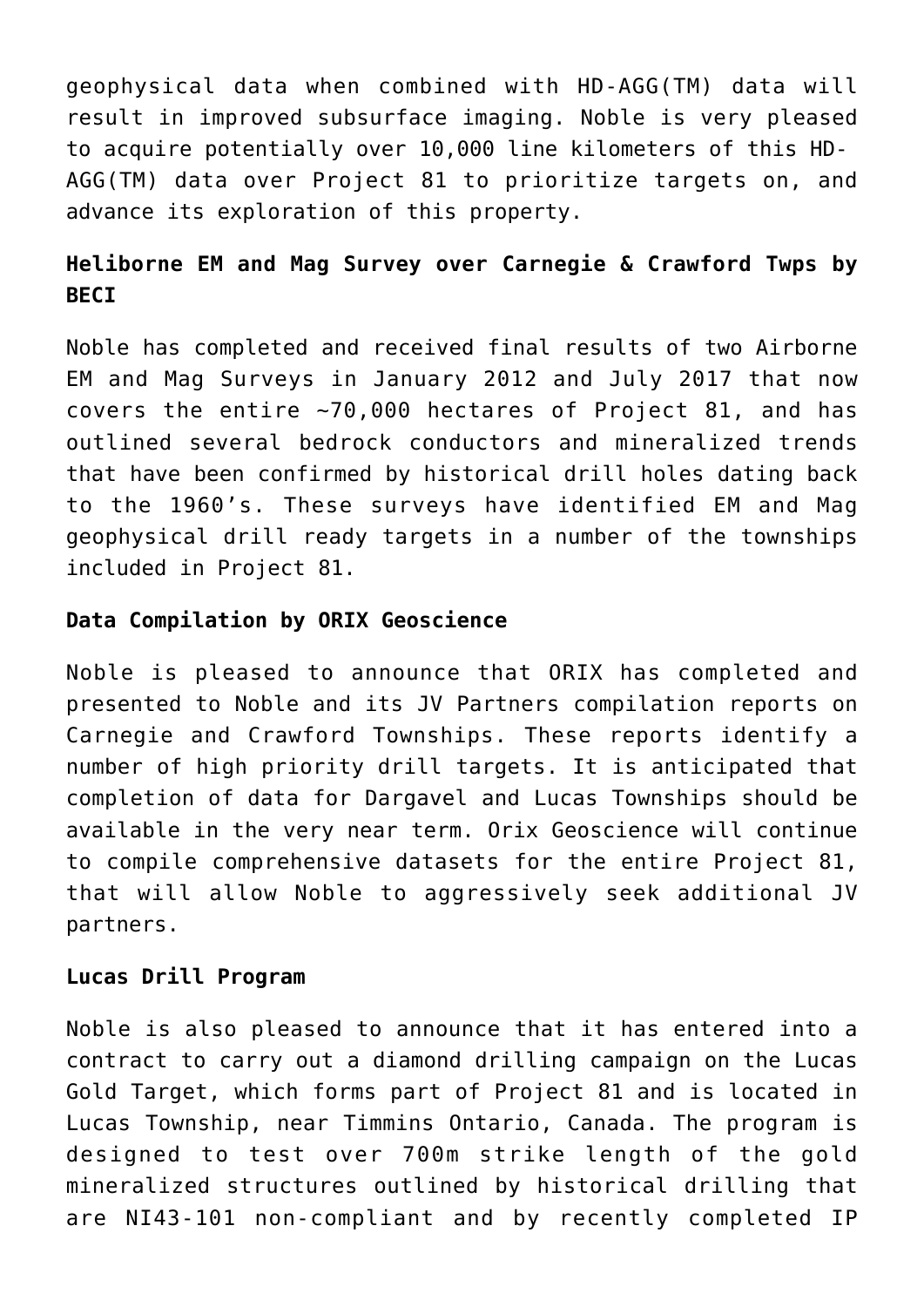Survey, Airborne Differential Magnetic Survey, and Airborne EM Survey.

A program totalling six-ten (6-10) NQ size diamond drill holes for approximately 3000m is being proposed for this drill campaign in order to confirm historical drilling results dating back to 1960-1980's by Canico, McIntyre Porcupine Mines Ltd, and Abitibi Price Resources on the Lucas Township Gold Target. Historical non-compliant 43-101 results have been previously released by the company in earlier releases dated Dec. 01, 2011 and Dec., 05, 2011 and have been posted on our website.

# **NOB JV Partners Drill/Exploration Programs**

It is anticipated that NOB JV partners will be in a position to execute diamond drill programs over the optioned townships as previously announced on completion and confirmation of EM targets from the Airborne Gravity Gradiometer Survey.

Randy S.C. Singh P.Geo (ON), P.Eng (ON) VP- Exploration & Project Development a "qualified person" as such term is defined by National Instrument 43-101 has verified the data disclosed in this news release, and has otherwise reviewed and approved the technical information in this news release on behalf of Noble.

# **About Noble Mineral Exploration Inc.:**

Noble Mineral Exploration Inc. is a Canadian based junior exploration company which, apart from its shareholdings in MacDonald Mines Exploration Ltd. and its interest in the Wawa-Holdsworth gold exploration property in Wawa, Ontario, has as its flag ship program Project 81 is a contiguous land package of approximately ~70,000 hectares covering 12 townships immediately north of the Kidd Creek Mine (celebrating its 50th year of operation). Project 81 which has seen very limited mineral exploration over the last 50 years and has had a number of historical drill indicated Gold, Copper, Lead-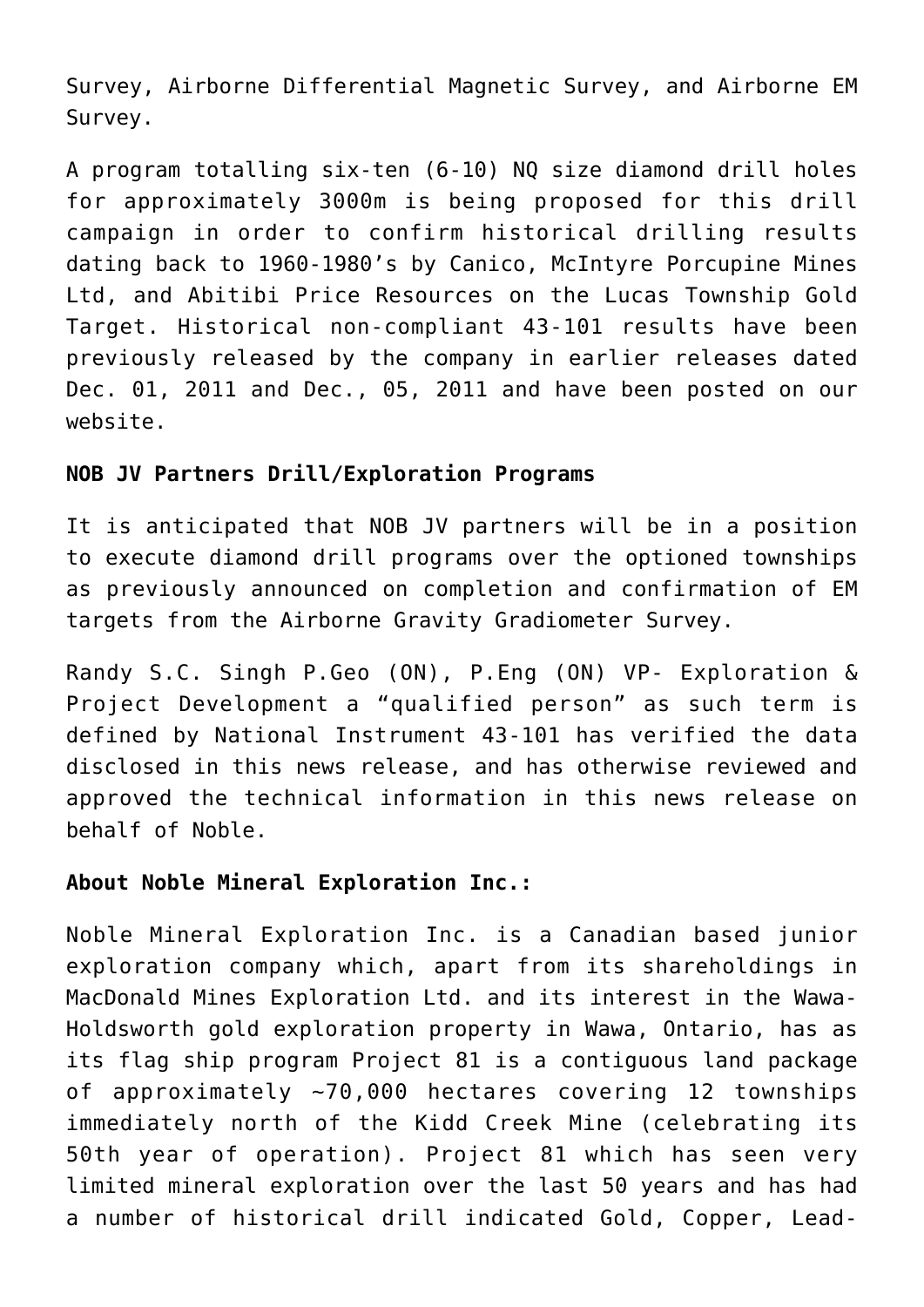Zinc, Silver and Nickel showings. Noble has confirmed the discovery a very large, low grade Nickel Deposit in Kingsmill Township in 2012, which is within the project area. The Lucas Gold showing was also drill tested by Noble in 2012 with additional follow up drilling to be carried out during the 2017-2018 winter exploration season. Additional information can be found on our website at [www.noblemineralexploration.com.](http://www.noblemineralexploration.com/)

## **About Gedex Inc.**

Located in Mississauga, Ontario, Gedex Inc. is a leading developer of sub-surface imaging technology with its new high definition airborne gravity gradiometer. The Gedex HD-AGG(TM) technology is highly effective in substantially reducing both risk and cost of natural resource discovery, and is a patented system that can transform aspects of mineral and petroleum exploration.

David Hatch P.Geo, Chief Geophysicist and COO of Gedex a "qualified person" as such term is defined by National Instrument 43-101 has verified the data disclosed in this news release, and has otherwise reviewed and approved the technical information in this news release on behalf of Gedex.

#### **About BECI**

BECI was formed in 2001 to develop innovative airborne technology for mineral exploration to allow for direct drilling of targets without the need for ground geophysical follow-up. The Company was involved in the development of the AeroTEM system, offered by Aeroquest International Limited, from 2001 to 2006. In 2010 BECI began the development of AirTEM, a cost competitive, mid-power HTEM system and has since provided systems in Canada, Mexico and China. In 2016 BECI developed a triaxial magnetometer based on the Scintrex CS-3 optical magnetometer which can accept incoming spectrometer data.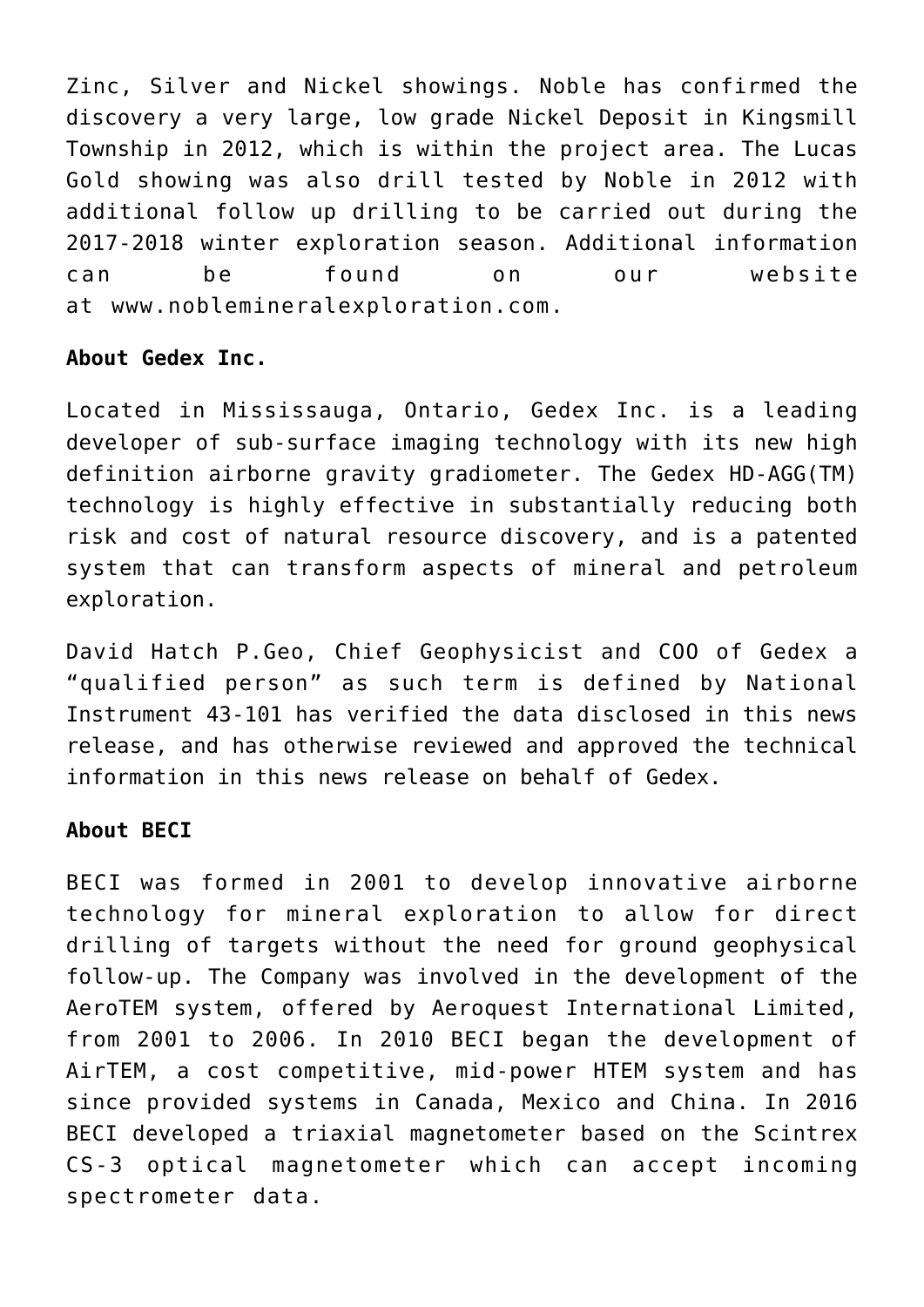Steve Balch PGeo – President and Founder of BECI is a "qualified person" as such term is defined by National Instrument 43-101 has verified the data disclosed in this news release, and has otherwise reviewed and approved the technical information in this news release on behalf of BECI

#### **About ORIX Inc.**

Orix Geoscience Inc. (Orix) is a geological consulting firm that partners with exploration and mining companies. This partnership provides access to a strong technical team that supplements our client's internal workforce. Orix's multifaceted team has offices in Toronto, Sudbury, and Winnipeg that provides support for both Canadian and international projects focusing on data collection, interpretation, and project management. They specialize in compiling, interpreting, and modeling large datasets and work closely with their clients to generate targets and execute field programs. Services also include: providing support to internal Marketing and IT teams.

As part of the partnership, Orix covers all costs related to hardware (office supplies, computers, keyboards, monitors, mouse, network maintenance and backups, etc.) and software (Datamine, Leapfrog, ArcMap, MapInfo, Fusion, Microsoft Office Suite, Google Earth Pro, etc.). Orix has WSIB coverage and all required liability insurances. The only aspects of a project that Orix does not cover is all reasonable out-of-pocket expenses, which include travel expenses and accommodations, as well as other requests such as banner-up printing and plotter paper.

At Orix, they believe their client partnerships deserve the best quality products and services resulting from strong working relationships and a disciplined work ethic. Their business model is focused on cultivating long term relationships that focus on their client's needs and ultimately the success of the project.